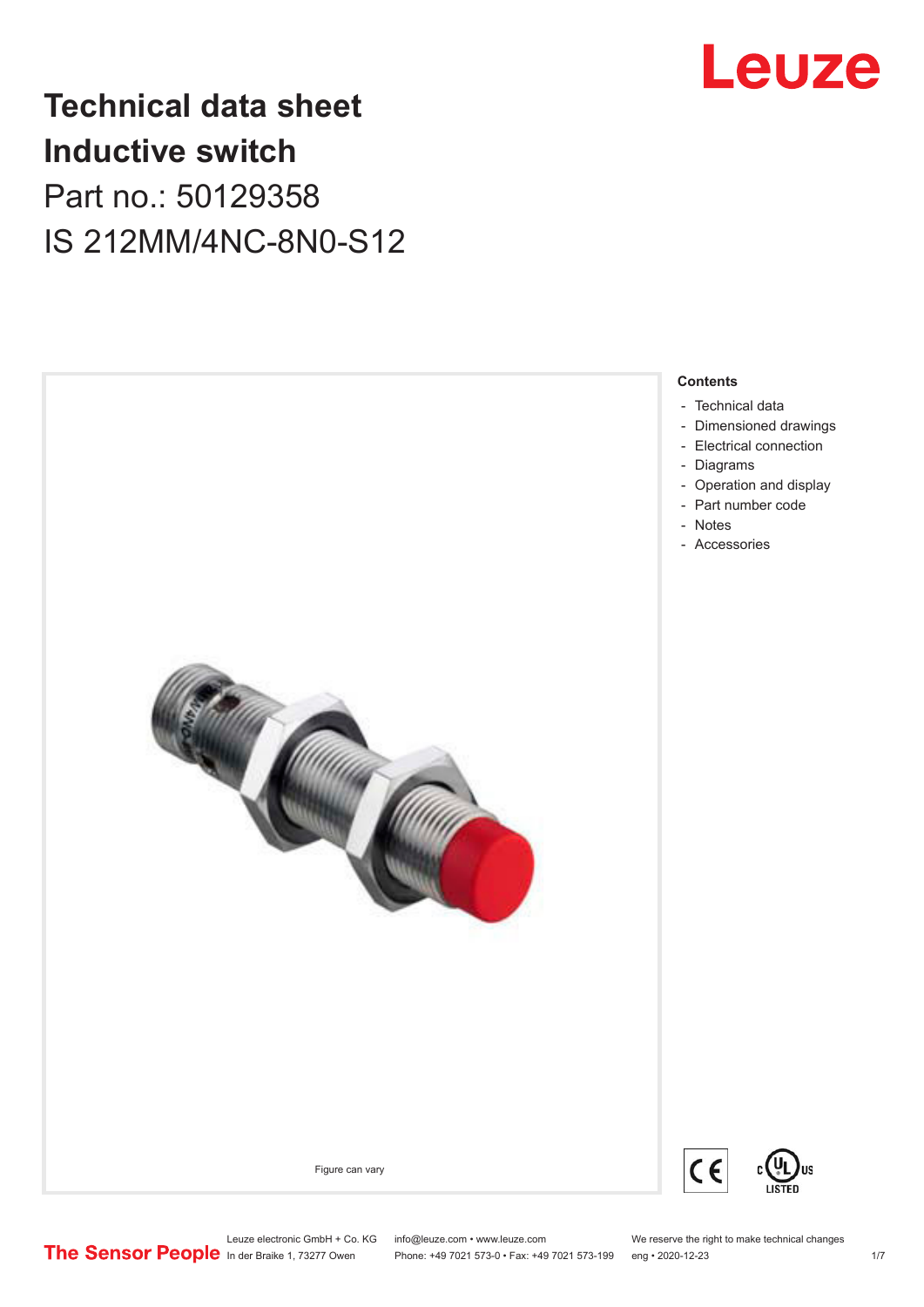# <span id="page-1-0"></span>**Technical data**

# Leuze

### **Basic data**

| 212<br>Series<br>Typ. operating range limit S <sub>n</sub><br>8 mm<br>$06.4$ mm<br><b>Operating range S</b> <sub>a</sub><br><b>Characteristic parameters</b><br><b>MTTF</b><br>910 years<br><b>Electrical data</b> |  |
|--------------------------------------------------------------------------------------------------------------------------------------------------------------------------------------------------------------------|--|
|                                                                                                                                                                                                                    |  |
|                                                                                                                                                                                                                    |  |
|                                                                                                                                                                                                                    |  |
|                                                                                                                                                                                                                    |  |
|                                                                                                                                                                                                                    |  |
|                                                                                                                                                                                                                    |  |
|                                                                                                                                                                                                                    |  |
|                                                                                                                                                                                                                    |  |
| <b>Protective circuit</b><br>Inductive protection                                                                                                                                                                  |  |
| Polarity reversal protection                                                                                                                                                                                       |  |
| Short circuit protected                                                                                                                                                                                            |  |
|                                                                                                                                                                                                                    |  |
| Performance data<br>10  30 V, DC<br>Supply voltage U <sub>B</sub>                                                                                                                                                  |  |
| <b>Residual ripple</b><br>0  20 %, From U <sub>B</sub>                                                                                                                                                             |  |
| <b>Open-circuit current</b><br>$010$ mA                                                                                                                                                                            |  |
| 10 %, Over the entire operating<br>Temperature drift, max. (in % of S,)                                                                                                                                            |  |
| temperature range                                                                                                                                                                                                  |  |
| Repeatability, max. (in % of S <sub>r</sub> )<br>5 %, For $U_B$ = 20  30 VDC, ambient<br>temperature $T_a = 23 \degree C \pm 5 \degree C$                                                                          |  |
| 20%<br><b>Switching hysteresis</b>                                                                                                                                                                                 |  |
|                                                                                                                                                                                                                    |  |
| Outputs                                                                                                                                                                                                            |  |
| <b>Number of digital switching outputs</b> 1 Piece(s)                                                                                                                                                              |  |
| <b>Switching outputs</b>                                                                                                                                                                                           |  |
| DC<br><b>Voltage type</b>                                                                                                                                                                                          |  |
| Switching current, max.<br>200 mA                                                                                                                                                                                  |  |
|                                                                                                                                                                                                                    |  |
| Residual current, max.<br>$0.1 \text{ mA}$                                                                                                                                                                         |  |
| $\leq$ 2 V<br>Voltage drop                                                                                                                                                                                         |  |
|                                                                                                                                                                                                                    |  |
| <b>Switching output 1</b>                                                                                                                                                                                          |  |
| <b>Switching element</b><br>Transistor, PNP                                                                                                                                                                        |  |
| <b>Switching principle</b><br>NC (normally closed)                                                                                                                                                                 |  |
| <b>Timing</b>                                                                                                                                                                                                      |  |
|                                                                                                                                                                                                                    |  |
| 1,400 Hz<br>Switching frequency                                                                                                                                                                                    |  |
| <b>Readiness delay</b><br>50 ms                                                                                                                                                                                    |  |
| <b>Connection</b>                                                                                                                                                                                                  |  |
| <b>Number of connections</b><br>1 Piece(s)                                                                                                                                                                         |  |
|                                                                                                                                                                                                                    |  |
| <b>Connection 1</b><br><b>Function</b>                                                                                                                                                                             |  |
| Signal OUT                                                                                                                                                                                                         |  |
| Voltage supply<br>Connector                                                                                                                                                                                        |  |
| Type of connection<br><b>Thread size</b><br>M12                                                                                                                                                                    |  |
| Type<br>Male                                                                                                                                                                                                       |  |

| <b>Mechanical data</b>                             |                                 |  |  |
|----------------------------------------------------|---------------------------------|--|--|
| Design                                             | Cylindrical                     |  |  |
| <b>Thread size</b>                                 | $M12 \times 1$ mm               |  |  |
| Dimension (Ø x L)                                  | 12 mm x 60 mm                   |  |  |
| <b>Type of installation</b>                        | Non-embedded                    |  |  |
| <b>Housing material</b>                            | Metal                           |  |  |
| <b>Metal housing</b>                               | Nickel-plated brass             |  |  |
| Sensing face material                              | Plastic, Polybutylene (PBT)     |  |  |
| Net weight                                         | 29 <sub>g</sub>                 |  |  |
| <b>Housing color</b>                               | Red, RAL 3000                   |  |  |
|                                                    | Silver                          |  |  |
| <b>Type of fastening</b>                           | Mounting thread                 |  |  |
|                                                    | Via optional mounting device    |  |  |
| <b>Standard measuring plate</b>                    | 24 x 24 mm <sup>2</sup> , Fe360 |  |  |
|                                                    |                                 |  |  |
| <b>Operation and display</b>                       |                                 |  |  |
| Type of display                                    | LED                             |  |  |
| Number of LEDs                                     | 1 Piece(s)                      |  |  |
|                                                    |                                 |  |  |
| Environmental data                                 |                                 |  |  |
| Ambient temperature, operation                     | $-2570 °C$                      |  |  |
| Ambient temperature, storage                       | $-25$ 70 °C                     |  |  |
| <b>Certifications</b>                              |                                 |  |  |
|                                                    |                                 |  |  |
| Degree of protection                               | IP 67                           |  |  |
| <b>Protection class</b>                            | Ш                               |  |  |
| <b>Certifications</b>                              | c UL US                         |  |  |
| Test procedure for EMC in accordance IEC 61000-4-2 |                                 |  |  |
| with standard                                      | IEC 61000-4-3                   |  |  |
|                                                    | IEC 61000-4-4                   |  |  |
| <b>Standards applied</b>                           | IEC 60947-5-2                   |  |  |
|                                                    |                                 |  |  |
| <b>Correction factors</b>                          |                                 |  |  |
| <b>Aluminum</b>                                    | 0.7                             |  |  |
| <b>Stainless steel</b>                             | 0.75                            |  |  |
| Copper                                             | 0.45                            |  |  |
| <b>Brass</b>                                       | 0.55                            |  |  |
| Fe360 steel                                        | 1                               |  |  |
|                                                    |                                 |  |  |
| <b>Classification</b>                              |                                 |  |  |
| <b>Customs tariff number</b>                       | 85365019                        |  |  |
| eCl@ss 5.1.4                                       | 27270101                        |  |  |
| eCl@ss 8.0                                         | 27270101                        |  |  |
| eCl@ss 9.0                                         | 27270101                        |  |  |
| eCl@ss 10.0                                        | 27270101                        |  |  |
| eCl@ss 11.0                                        | 27270101                        |  |  |
| <b>ETIM 5.0</b><br><b>ETIM 6.0</b>                 | EC002714                        |  |  |

**No. of pins** 4 -pin **Encoding** A-coded **ETIM 7.0** EC002714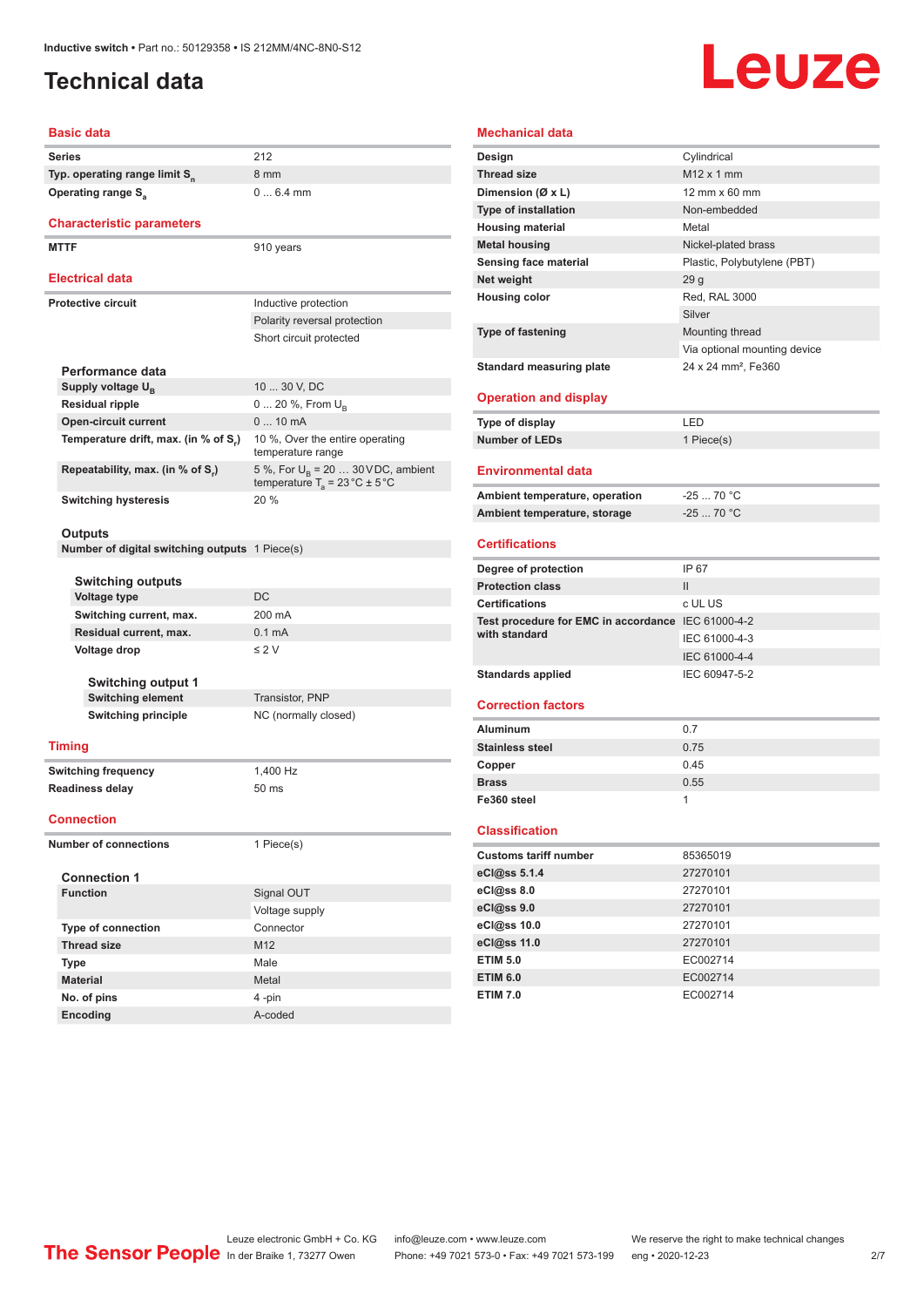<span id="page-2-0"></span>**Inductive switch •** Part no.: 50129358 **•** IS 212MM/4NC-8N0-S12

# **Dimensioned drawings**

All dimensions in millimeters





**Pin Pin assignment**

# **Electrical connection**

**Connection 1**

| <b>Function</b>           | Signal OUT     |
|---------------------------|----------------|
|                           | Voltage supply |
| <b>Type of connection</b> | Connector      |
| <b>Thread size</b>        | M12            |
| <b>Type</b>               | Male           |
| <b>Material</b>           | Metal          |
| No. of pins               | 4-pin          |
| Encoding                  | A-coded        |
|                           |                |

|                | V+               |
|----------------|------------------|
| $\overline{2}$ | OUT <sub>1</sub> |
| 3              | GND              |
| $\overline{4}$ | n.c.             |
|                |                  |

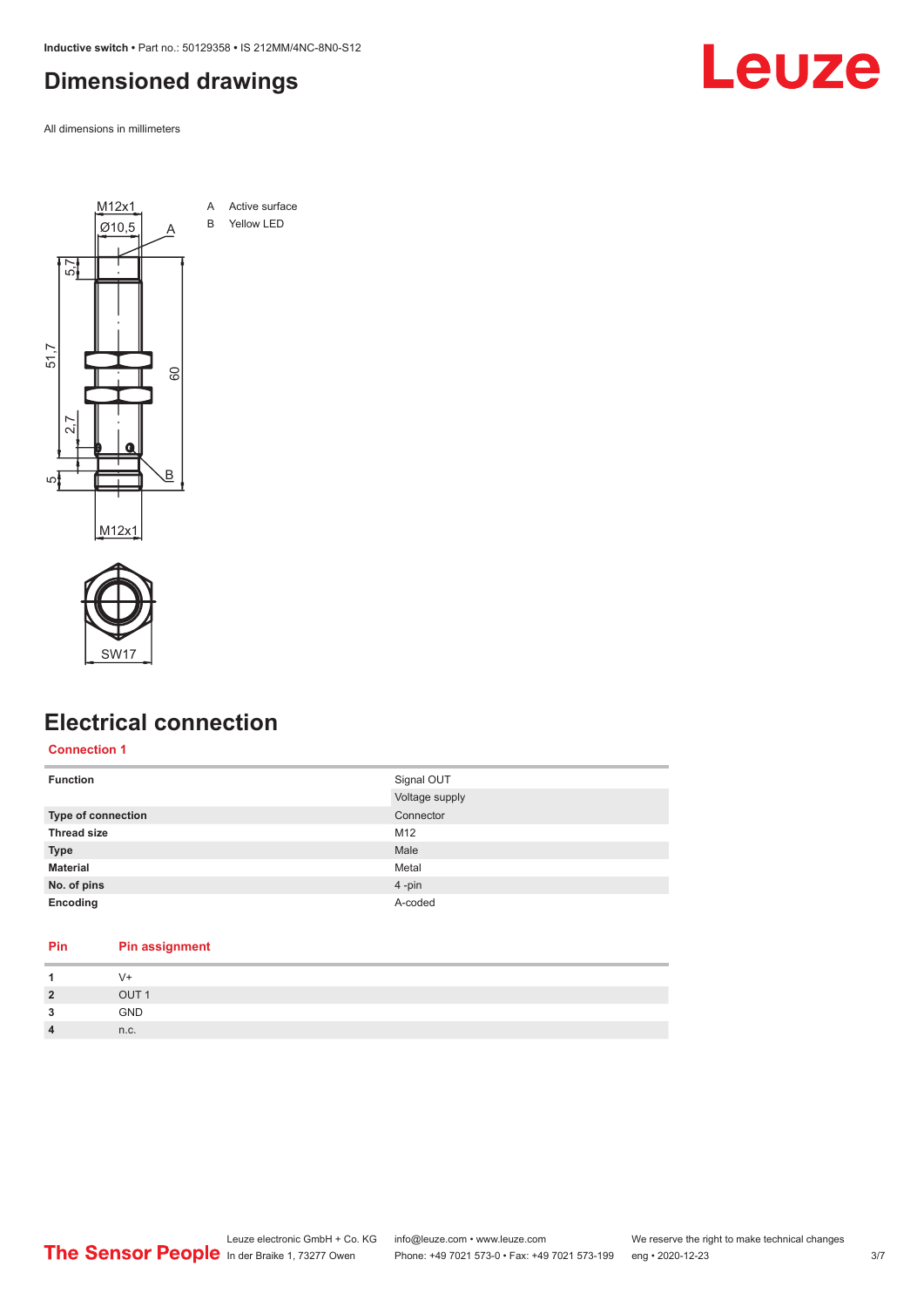# <span id="page-3-0"></span>**Diagrams**

# Leuze

### Non-embedded installation



# Types with  $S_n = 8.0$  mm



# **Operation and display**

| <b>Meaning</b> |
|----------------|
|                |

1 **1** Yellow, continuous light Switching output/switching state

### a Inductive switch

b Standard measuring plate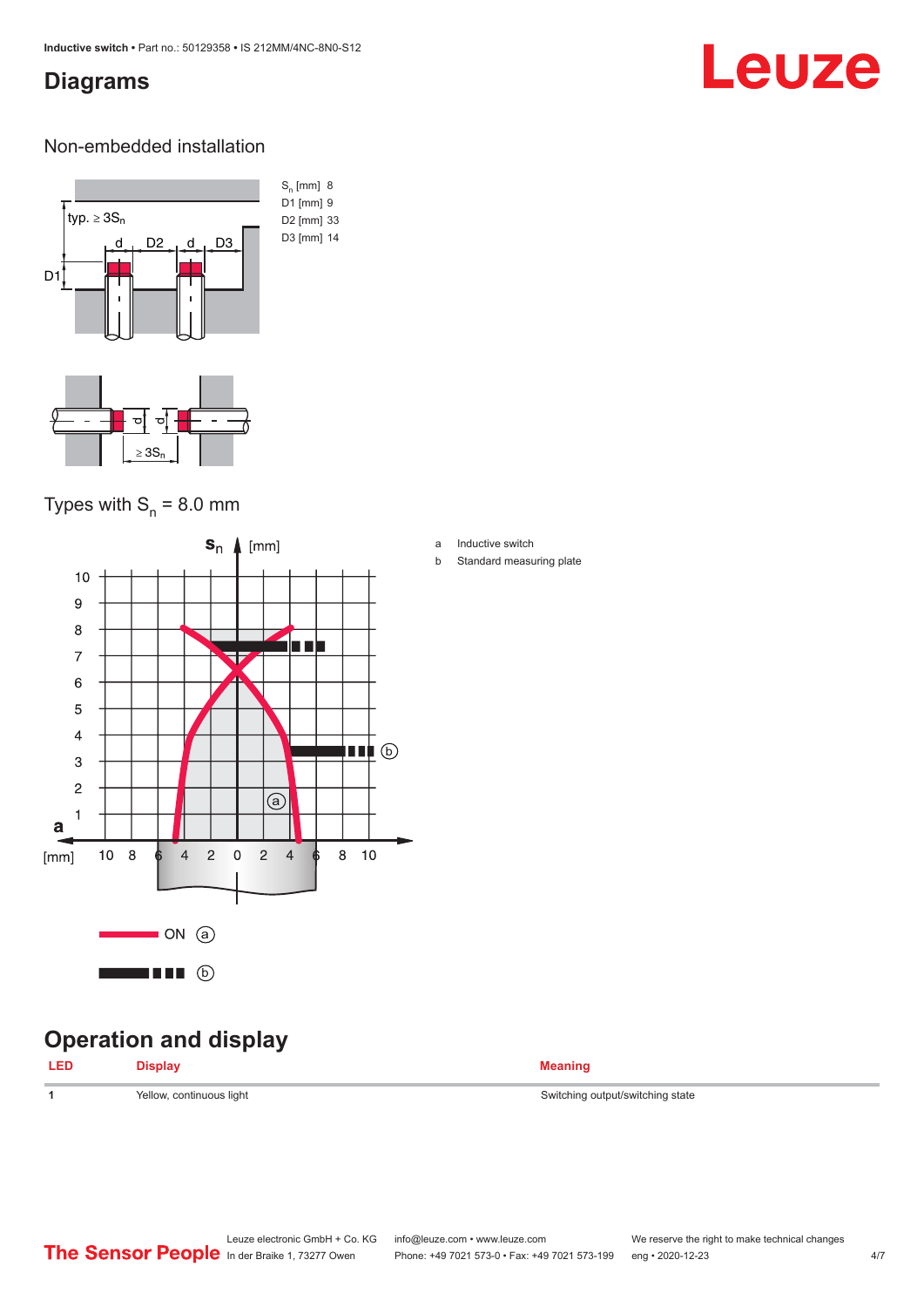# <span id="page-4-0"></span>**Part number code**

Part designation: **ISX YYY ZZ/AAA.BB-CCC-DDD-DDD**



| <b>ISX</b> | Operating principle / construction<br>IS: inductive switch, standard design<br>ISS: inductive switch, short construction                                                                                                                                                                                                                                                                                                                                                                                                                                                                                                                                                                                                                                                                                                                                                                                                                                                                                                                                                                                                                                                                                                                                                                                                                                                                                                                                                                          |
|------------|---------------------------------------------------------------------------------------------------------------------------------------------------------------------------------------------------------------------------------------------------------------------------------------------------------------------------------------------------------------------------------------------------------------------------------------------------------------------------------------------------------------------------------------------------------------------------------------------------------------------------------------------------------------------------------------------------------------------------------------------------------------------------------------------------------------------------------------------------------------------------------------------------------------------------------------------------------------------------------------------------------------------------------------------------------------------------------------------------------------------------------------------------------------------------------------------------------------------------------------------------------------------------------------------------------------------------------------------------------------------------------------------------------------------------------------------------------------------------------------------------|
| <b>YYY</b> | <b>Series</b><br>203: series with Ø 3 mm<br>204: series with $\varnothing$ 4 mm<br>205: series with M5 x 0.5 external thread<br>206: series with $\varnothing$ 6.5 mm<br>208: series with M8 x 1 external thread<br>212: series with M12 x 1 external thread<br>218: series with M18 x 1 external thread<br>230: series with M30 x 1.5 external thread<br>240: series in cubic design<br>244: series in cubic design<br>255: series with 5 x 5 mm <sup>2</sup> cross section<br>288: series with 8 x 8 mm <sup>2</sup> cross section                                                                                                                                                                                                                                                                                                                                                                                                                                                                                                                                                                                                                                                                                                                                                                                                                                                                                                                                                              |
| <b>ZZ</b>  | Housing / thread<br>MM: metal housing (active surface: plastic) / metric thread<br>FM: full-metal housing (active surface: stainless steel AISI 316L) / metric thread<br>MP: metal housing (active surface: plastic) / smooth (without thread)                                                                                                                                                                                                                                                                                                                                                                                                                                                                                                                                                                                                                                                                                                                                                                                                                                                                                                                                                                                                                                                                                                                                                                                                                                                    |
| <b>AAA</b> | Output current / supply<br>4NO: PNP transistor, NO contact<br>4NC: PNP transistor, NC contact<br>2NO: NPN transistor, NO contact<br>2NC: NPN transistor, NC contact<br>1NO: relay, NO contact / AC/DC<br>1NC: relay, NC contact / AC/DC<br>44: 2 PNP transistor switching outputs, antivalent (NO + NC)<br>22: 2 NPN transistor switching outputs, antivalent (NO + NC)                                                                                                                                                                                                                                                                                                                                                                                                                                                                                                                                                                                                                                                                                                                                                                                                                                                                                                                                                                                                                                                                                                                           |
| BB         | <b>Special equipment</b><br>n/a: no special equipment<br>5F: food version<br>5: housing material V2A (1.4305, AISI 303)                                                                                                                                                                                                                                                                                                                                                                                                                                                                                                                                                                                                                                                                                                                                                                                                                                                                                                                                                                                                                                                                                                                                                                                                                                                                                                                                                                           |
| <b>CCC</b> | Measurement range / type of installation<br>1E0: typ. range limit 1.0 mm / embedded installation<br>1E5: typ. range limit 1.5 mm / embedded installation<br>2E0: typ. range limit 2.0 mm / embedded installation<br>3E0: typ. range limit 3.0 mm / embedded installation<br>4E0: typ. range limit 4.0 mm / embedded installation<br>5E0: typ. range limit 5.0 mm / embedded installation<br>6E0: typ. range limit 6.0 mm / embedded installation<br>8E0: typ. range limit 8.0 mm / embedded installation<br>10E: typ. range limit 10.0 mm / embedded installation<br>12E: typ. range limit 12.0 mm / embedded installation<br>15E: typ. range limit 15.0 mm / embedded installation<br>20E: typ. range limit 20.0 mm / embedded installation<br>22E: typ. range limit 22.0 mm / embedded installation<br>2N5: typ. range limit 2.5 mm / non-embedded installation<br>4N0: typ. range limit 4.0 mm / non-embedded installation<br>8NO: typ. range limit 8.0 mm / non-embedded installation<br>10N: typ. range limit 10.0 mm / non-embedded installation<br>12N: typ. range limit 12.0 mm / non-embedded installation<br>14N: typ. range limit 14.0 mm / non-embedded installation<br>15N: typ. range limit 15.0 mm / non-embedded installation<br>20N: typ. range limit 20.0 mm / non-embedded installation<br>22N: typ. range limit 22.0 mm / non-embedded installation<br>25N: typ. range limit 25.0 mm / non-embedded installation<br>40N: typ. range limit 40.0 mm / non-embedded installation |
| <b>DDD</b> | <b>Electrical connection</b><br>n/a: cable, standard length 2000 mm<br>S12: M12 connector, 4-pin, axial<br>200-S12: cable, length 200 mm with M12 connector, 4-pin, axial<br>200-S8.3: cable, length 200 mm with M8 connector, 3-pin, axial<br>S8.3: M8 connector, 3-pin, axial<br>005-S8.3: cable, length 500 mm with M8 connector, 3-pin, axial<br>050: cable, standard length 5000 mm, 3-wire                                                                                                                                                                                                                                                                                                                                                                                                                                                                                                                                                                                                                                                                                                                                                                                                                                                                                                                                                                                                                                                                                                  |

**Note**

 $\%$  A list with all available device types can be found on the Leuze website at www.leuze.com.

Leuze electronic GmbH + Co. KG info@leuze.com • www.leuze.com We reserve the right to make technical changes In der Braike 1, 73277 Owen Phone: +49 7021 573-0 • Fax: +49 7021 573-199 eng • 2020-12-23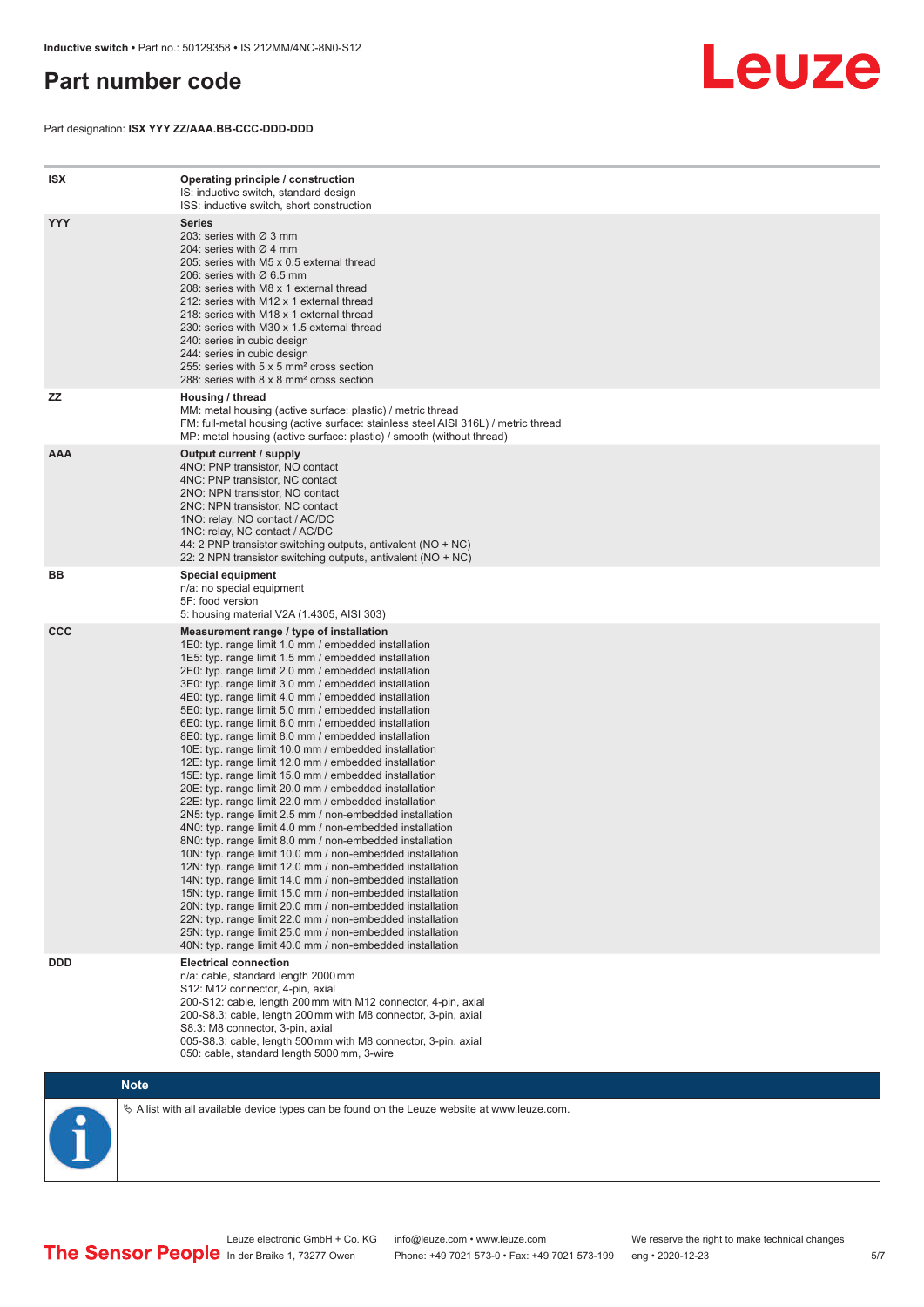# <span id="page-5-0"></span>**Notes**

 $\%$  This product is not a safety sensor and is not intended as personnel protection.

 $\&$  The product may only be put into operation by competent persons.

 $\%$  Only use the product in accordance with its intended use.



## **Accessories**

# Connection technology - Connection cables

|  | Part no. | <b>Designation</b>     | <b>Article</b>   | <b>Description</b>                                                                                                                                         |
|--|----------|------------------------|------------------|------------------------------------------------------------------------------------------------------------------------------------------------------------|
|  | 50130654 | KD U-M12-4A-P1-<br>020 | Connection cable | Connection 1: Connector, M12, Axial, Female, A-coded, 4-pin<br>Connection 2: Open end<br>Shielded: No<br>Cable length: 2,000 mm<br>Sheathing material: PUR |
|  | 50130657 | KD U-M12-4A-P1-<br>050 | Connection cable | Connection 1: Connector, M12, Axial, Female, A-coded, 4-pin<br>Connection 2: Open end<br>Shielded: No<br>Cable length: 5,000 mm<br>Sheathing material: PUR |
|  | 50130648 | KD U-M12-4A-V1-<br>020 | Connection cable | Connection 1: Connector, M12, Axial, Female, A-coded, 4-pin<br>Connection 2: Open end<br>Shielded: No<br>Cable length: 2,000 mm<br>Sheathing material: PVC |
|  | 50130652 | KD U-M12-4A-V1-<br>050 | Connection cable | Connection 1: Connector, M12, Axial, Female, A-coded, 4-pin<br>Connection 2: Open end<br>Shielded: No<br>Cable length: 5,000 mm<br>Sheathing material: PVC |

Leuze